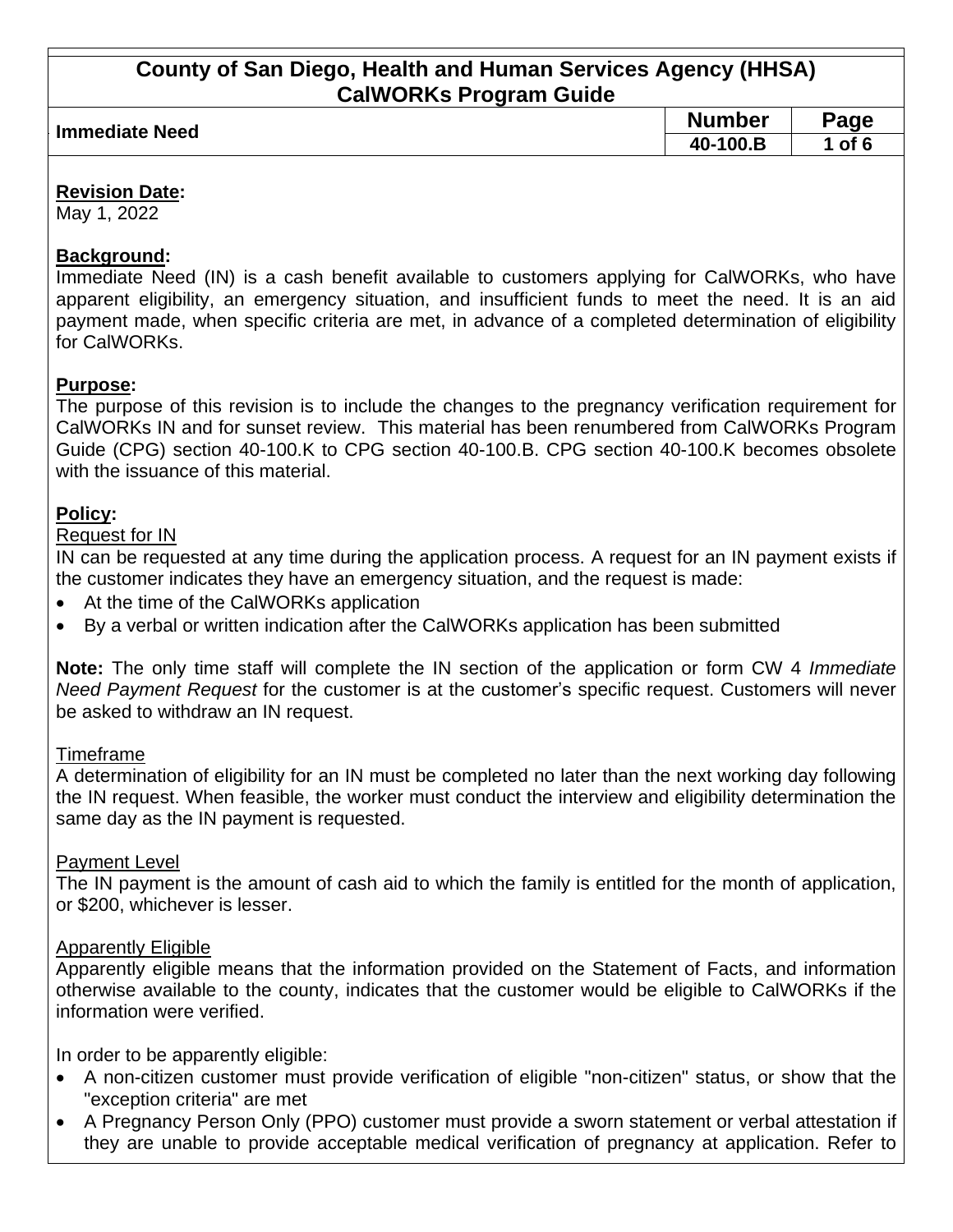| <b>Immediate Need</b> | <b>Number</b> | Page       |
|-----------------------|---------------|------------|
|                       | 40-100.B      | $2$ of $6$ |
|                       |               |            |

CalWORKs Program Guide (CPG) section 44-100.F Pregnancy Based Assistant Unit for more information regarding acceptable pregnancy verifications

**Emergency Situation** 

The following situations constitute an emergency for IN:

| <b>Situation</b>        | <b>The Customer:</b>                                                          |  |  |
|-------------------------|-------------------------------------------------------------------------------|--|--|
| Lack of Housing         | Meets the criteria of homelessness                                            |  |  |
| <b>Pending Eviction</b> | Has received any kind of eviction notice, including a three day notice to pay |  |  |
|                         | or quit                                                                       |  |  |
| Lack of Food            | Does not have enough food to sustain the family for three calendar days       |  |  |
| <b>Utility Shutoff</b>  | Has received any type of notification that utilities, including telephone     |  |  |
|                         | service, will be shut off                                                     |  |  |
| Transportation          | Is unable to meet essential transportation needs such as those relating to    |  |  |
|                         | food, medical care, or job opportunity                                        |  |  |
| Clothing                | Lacks essential clothing such as diapers, or clothing needed for inclement    |  |  |
|                         | weather                                                                       |  |  |
| Other                   | Has other emergencies of similar importance to the family's immediate health  |  |  |
|                         | and safety                                                                    |  |  |

### Liquid Resources

Liquid resources are defined as exempt and nonexempt items of value, which are immediately available (at the time of the request), reasonably convertible to cash in time to meet the emergency situation and belong to people who would be included in the Assistance Unit (AU). These include cash, negotiable securities, and similar resources. This does not include the cash surrender value of insurance policies, trust deeds, household items and furnishings, personal effects, motor vehicles, or real property.

### Excess Liquid Resources

To determine if the customer does not have excess liquid resources, use the following chart:

| If The Emergency Situation       | <b>Then Liquid Resources</b>                          |  |
|----------------------------------|-------------------------------------------------------|--|
| Involves transportation          | Must be less than the cost of the emergency           |  |
| Is a pending eviction            | Together with income, must be less than the rent owed |  |
| Is any other emergency situation | Must be less than \$100                               |  |

If it is determined that the customer has liquid resources in excess of the amounts listed above at the time of the request, the IN must be denied.

#### Technical Conditions

Technical conditions for CalWORKs are:

• Verification of, or application for, a Social Security Number (SSN)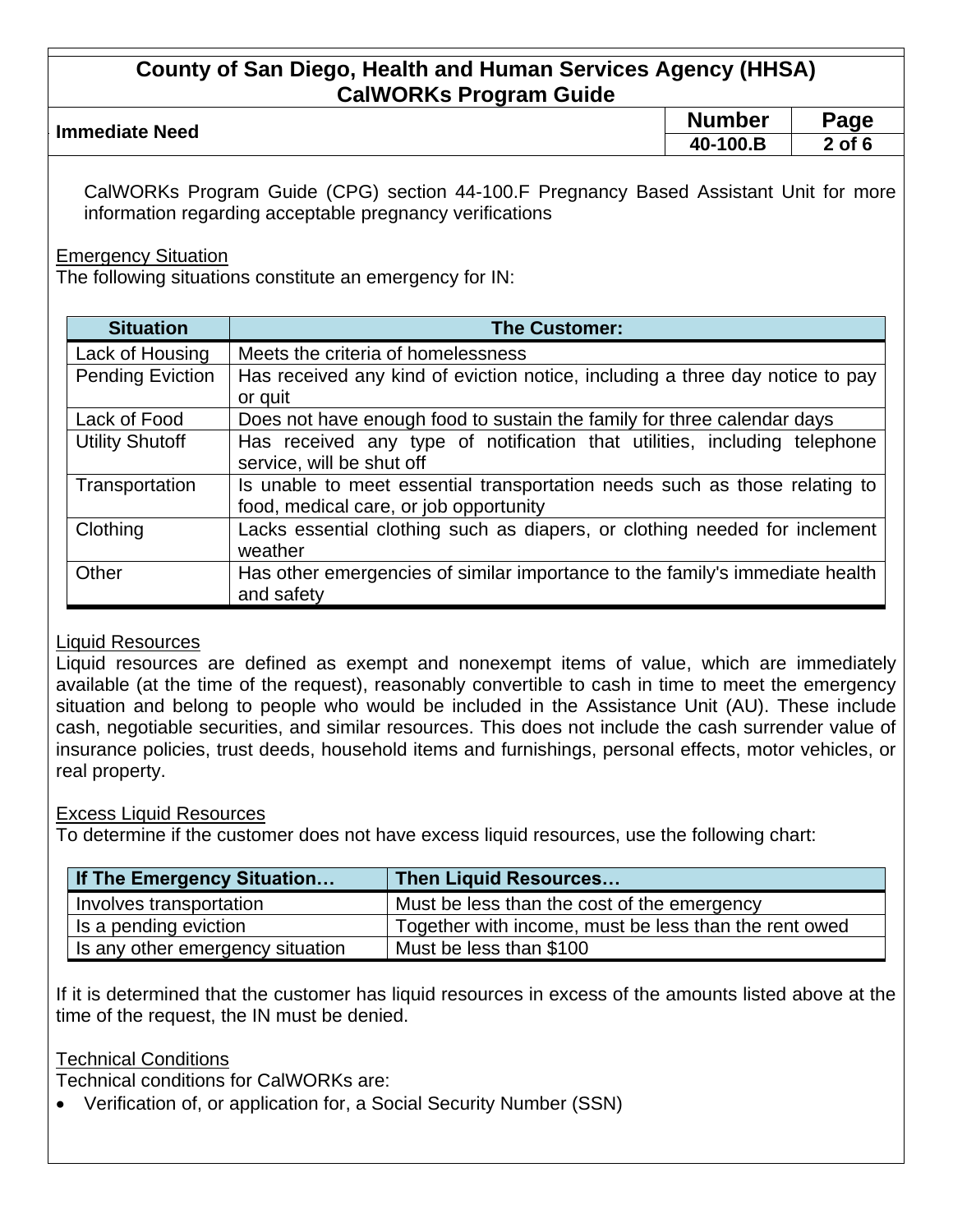| <b>Immediate Need</b> | <b>Number</b> | Page   |
|-----------------------|---------------|--------|
|                       | 100.B<br>40-  | २ of 6 |
|                       |               |        |

- Application for unconditionally available income (includes Unemployment Insurance Benefits and Disability Insurance Benefits)
- Cooperation with the Local Child Support Agency (LCSA) including signature on the Child/Spousal and Medical Support Notice and Agreement (CW 2.1/CW 2.1Q)

# Eligibility Conditions

Eligibility for an IN payment exists if the customer meets **all** of the following conditions:

- Be apparently eligible for CalWORKs
	- **Note:** A non-citizen who does not provide verification of non-citizen status is not apparently eligible.
- Has an emergency situation which cannot be addressed by:
	- o The issuance of CalFresh
	- o Homeless Assistance
- Not have excess liquid resources
- Has complied with the technical conditions of eligibility The customer must provide verification of any technical condition of eligibility
- Comply with the photo identification requirement, for each member for whom it is required, within 15 working days from the date of receipt of the IN payment

# IN for More than One Reason

When the customer indicates on the IN request more than one unmet need, each request will be evaluated and responded to separately. However, only one IN may be granted (IN payment up to \$200).

Examples:

- A. The customer requests IN based on homelessness and lack of essential clothing. However, the customer does not meet the homeless eligibility criterion, but does lack essential clothing. In this situation a denial would be issued for the IN based on homelessness, and the IN request for clothing would be approved, requiring two notices.
- B. Same situation as above, except the IN based on homelessness is approved. The customer would be issued a Homeless Assistance (HA) payment with the HA Notice of Action (NOA) along with the approval of the IN request for homelessness. In addition, the customer would be issued an IN payment (up to \$200) for the request for lack of essential clothing requiring a second approval NOA.

# Second IN Request

A family is eligible for a second IN payment if **all** of the following are met:

- The initial IN payment has been issued for an amount less than \$200
- A second request is made
- The customer remains apparently eligible
- The CalWORKs grant has not yet been issued
- The family emergency continues or a new emergency has arisen

**Note:** The second payment combined with the first IN cannot not exceed \$200.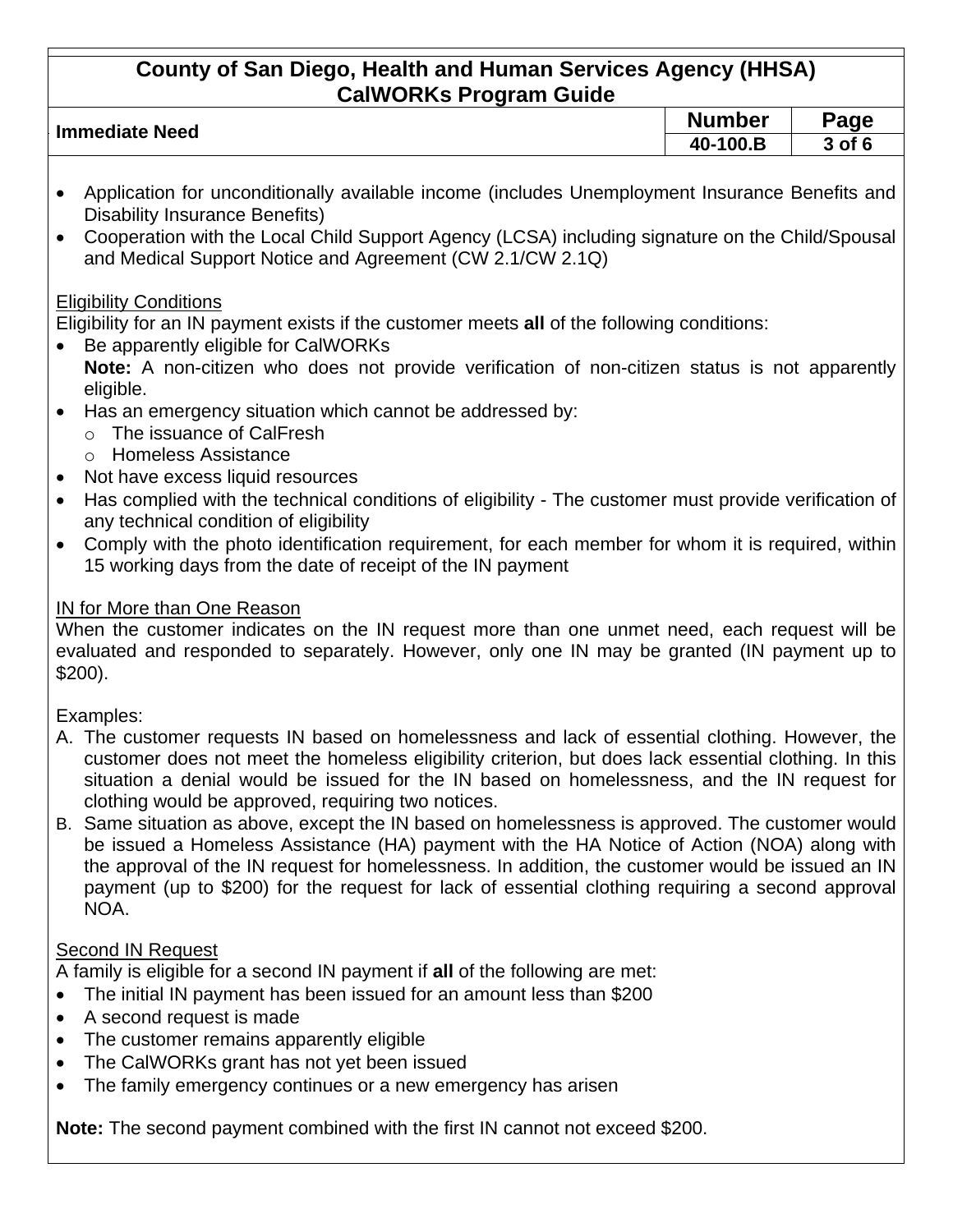| <b>Immediate Need</b> | <b>Number</b> | $\mathbf{p}$ age |
|-----------------------|---------------|------------------|
|                       | 40-100.ь      | of               |
|                       |               |                  |

Examples:

- A. The customer requests CalWORKs and IN on 12/29/21. A determination is made that the customer is IN eligible and a payment for \$67 is issued. On 01/03/22, the customer requests a second IN payment. A determination is made that the customer meets the criteria and a second IN payment for \$133 is issued. The customer receives a total of \$200 in IN payments.
- B. The customer was issued a \$200 IN payment. The customer then requests a second IN, and is eligible to an IN. Because the customer has already been paid the maximum IN payment, an offer of Expedited Determination of Eligibility (EDE) can be made, or a referral to community resources, or the CalWORKs application can be processed within the 15-day timeframe for the first IN payment, if applicable.

# EDE For CalWORKs

- If the emergency situation is an eviction, and the customer is found to be eligible to an IN payment, the customer will be permitted to choose in writing (form CW 43 *CalWORKs Applicant Choice Immediate Need Payment/Expedited Grant*) either the IN payment, or an EDE for CalWORKs, when the customer meets all of the following conditions:
	- $\circ$  Is in receipt of an eviction notice, including a three-day notice to pay or quit
	- $\circ$  Has insufficient funds to pay the rent owed
	- $\circ$  Is currently residing in the home

Before making a decision, the customer will be informed in writing (form CW 2200 *Request for Verification*) of the information and verifications needed to determine eligibility for CalWORKs. The customer's decision will be documented and the CW 43 form will be imaged.

**Note:** It is not required that an EDE be offered when an IN is issued, unless the customer has an eviction notice, or the customer chooses an EDE in writing.

# Issuance of EDE Payment

If eligibility for CalWORKs is verified within three working days from the date of the IN request (all available resources will be used to verify eligibility), the regular aid payment to which the customer is eligible will be issued in lieu of the IN. If the EDE cannot be completed, the IN payment will be issued no later than three working days following the date of the IN request, if the customer is eligible.

# IN Ineligibility/Denial

An IN request will be denied and an IN NOA will be issued when:

- The IN emergency is food and the need has been met through the issuance of CalFresh benefits within one working day after the date of the IN request
- The IN emergency is homelessness and a HA payment has been issued by the end of the working day following the date of the IN request
- The customer is not apparently eligible for CalWORKs
- The customer does not have an emergency situation based on all available information
- The customer is eligible to an IN payment based on an eviction and has chosen an EDE for CalWORKs
- The need has been verified as met by a community resource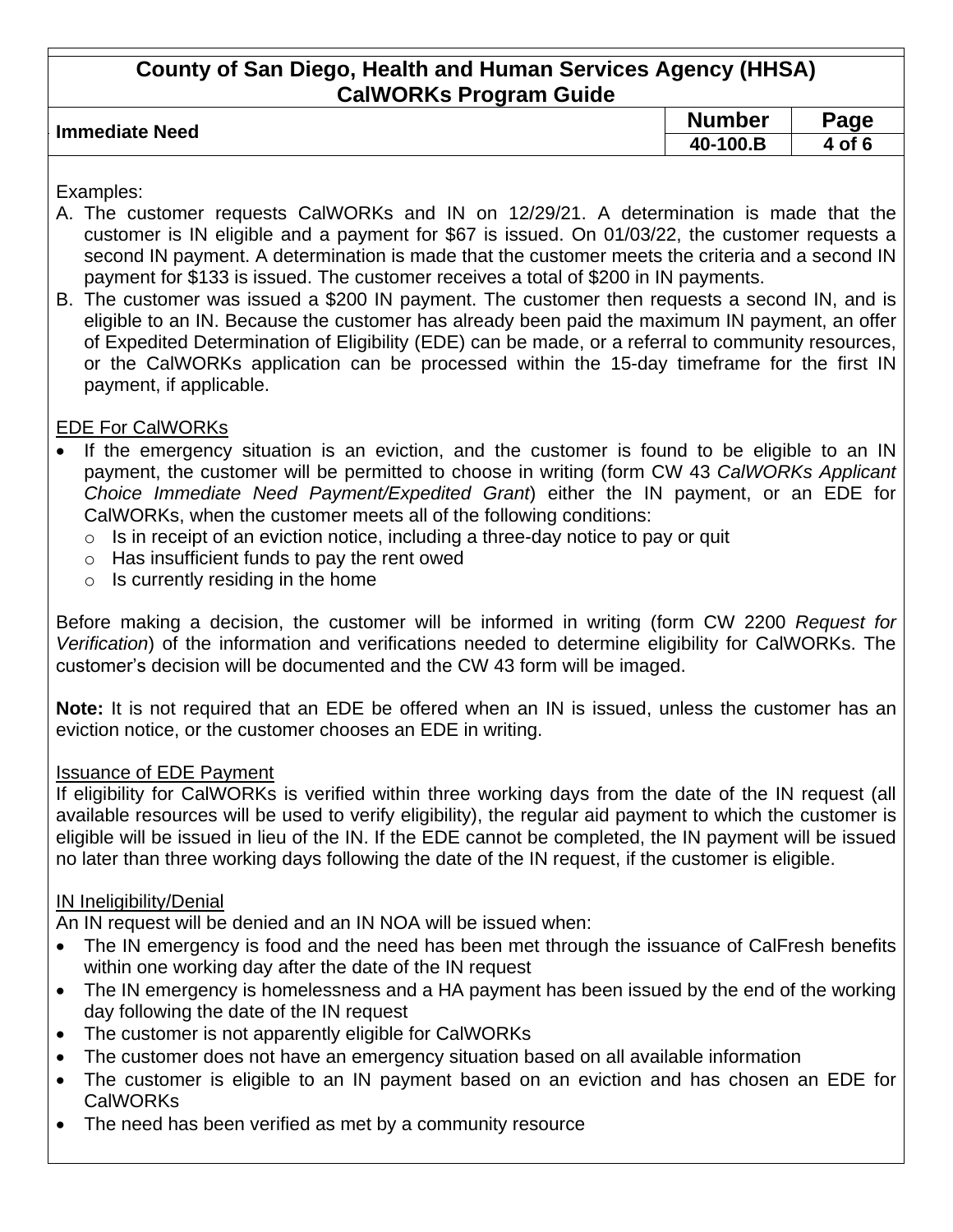| Immediate Need | <b>Number</b> | Page   |  |
|----------------|---------------|--------|--|
|                | 40-100.B      | 5 of 6 |  |
|                |               |        |  |

- The customer is currently receiving CalWORKs or Refugee Cash Assistance (RCA)
- The IN request was made by an individual being added to an existing AU
- The IN request was made on behalf of a child placed in Foster Care
- The entire AU is currently being sanctioned
- Staff are unable to establish the customer's eligibility in the following circumstances:
	- o The customer fails, or refuses, to cooperate with the technical conditions of eligibility Depending on the condition of eligibility, either the customer or the entire AU may be ineligible
	- o The customer fails to keep their interview

## 15-Day Timeframe

The customer's eligibility for aid must be verified within 15 working days from the receipt of the IN request. This timeframe also applies to an IN request that was denied because the need was met by another public program, private resource, or one when the need was met by the issuance of HA.

When the 15-day timeframe cannot be met, because of circumstances beyond the county's or customer's control, the eligibility verification process will continue. All relevant reasons for the 15-day timeframe not being met will be documented in the case comments.

The amount of aid payment will be the grant amount minus the value of any IN payment issued for that month. The payment must be issued as soon as administratively possible.

# IN Overpayment

An IN payment is only an overpayment if the customer was not apparently eligible to CalWORKs when the IN payment was issued. If the AU is ineligible to CalWORKs, after full evaluation of the application, this does not by itself mean that the IN payment is an overpayment.

Unless the AU failed to comply with requirements as detailed above, the IN payment is not an overpayment when the AU is determined ineligible later. Also, a change in circumstances between issuance of IN and full evaluation of the application does not make the IN payment an overpayment unless the customer was not apparently eligible to CalWORKs when the IN payment was issued based on the customer's circumstances at the time the IN payment was issued.

# Examples:

- A. An IN payment was issued due to apparent eligibility. The eligibility was based on the customer's statement that they had a pending claim for Workers' Compensation benefits but was told that they would not receive the benefits for two to three months, and the amount was not yet determined. However, the customer had already received their first \$2,000 Workers' Compensation payment when the IN payment was issued, which would have made them ineligible for CalWORKs. The IN is considered an overpayment because they would have been determined ineligible for the IN payment had they reported that they received the \$2,000.
- B. The AU only had one adult when the IN payment was issued. After the IN payment was issued, the AU became ineligible to CalWORKs because of income attributed to an adult who returned to the household before the final determination of CalWORKs eligibility. The IN payment is not considered an overpayment because eligibility was correctly determined due to the customer was eligible to the IN payment when it was issued.